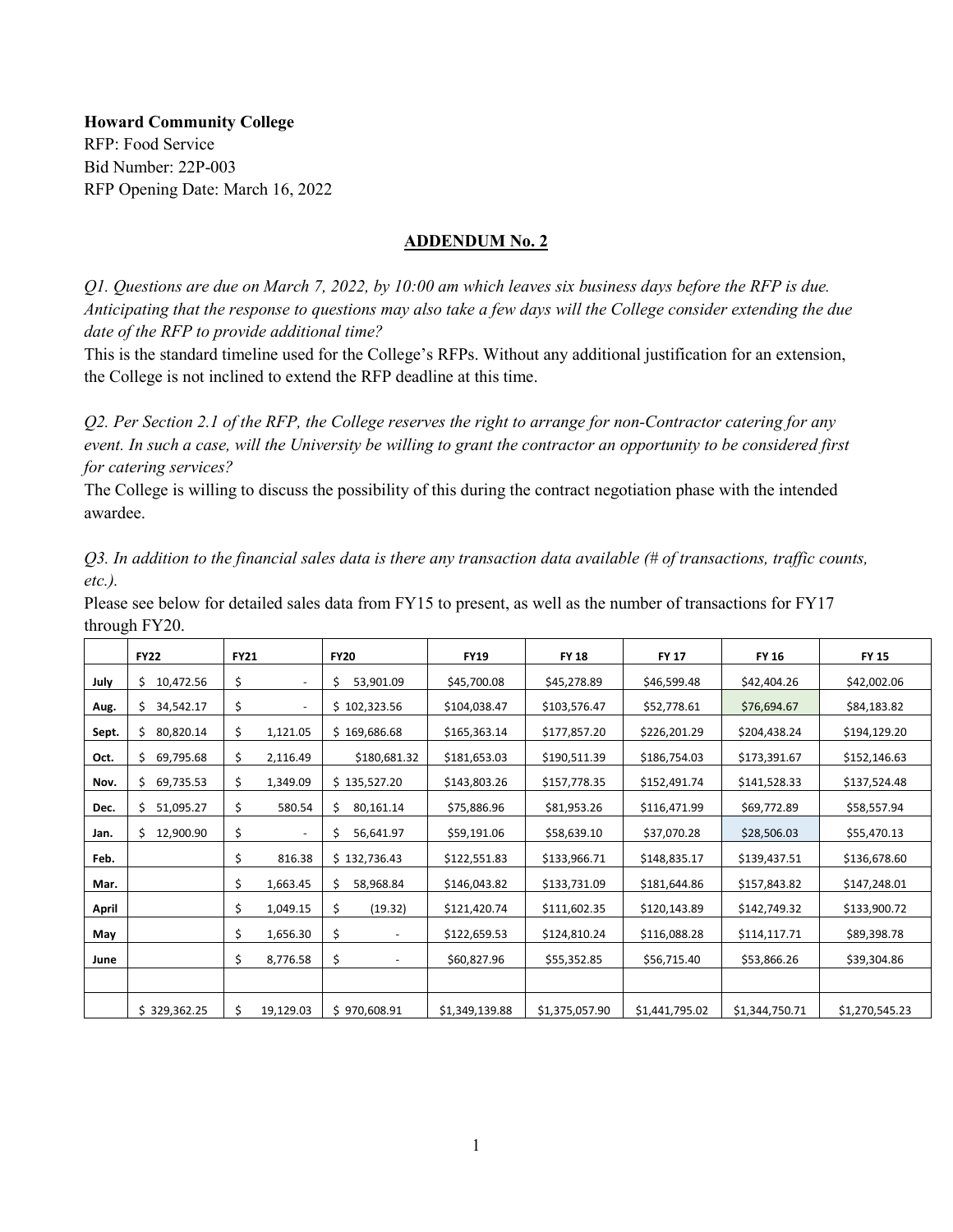| <b>Month</b> | <b>FY17</b> | <b>FY18</b> | <b>FY19</b> | <b>FY20</b> |
|--------------|-------------|-------------|-------------|-------------|
| July         | 10,373      | 9,375       | 9,824       | 11,781      |
| August       | 8,000       | 17,257      | 15,208      | 13,900      |
| September    | 54,095      | 40,959      | 36,346      | 35,350      |
| October      | 43,207      | 43,599      | 40,534      | 37,758      |
| November     | 34,967      | 33,756      | 29,759      | 29,293      |
| December     | 23,460      | 14,964      | 13,977      | 16,888      |
| January      | 7,148       | 12,154      | 10,699      | 12,365      |
| February     | 36,371      | 31,991      | 27,621      | 27,914      |
| March        | 42,603      | 27,070      | 31,020      | 16,869      |
| April        | 25,338      | 24,131      | 24,892      | 2183*       |
| May          | 23,280      | 20,956      | 20900       |             |
| June         | 9,538       | 9,038       | 8935        |             |
| Total        | 318,380     | 285,250     | 269,715     | 202,118     |

**\*Smart Vending Only in April FY20**

*Q4. Is there a minimum commission the College is seeking?* No.

*Q5. Is there a student survey available for the Fall 2021 semester, and if so, can a copy of the results be provided? If there is no student survey for the Fall semester, can the most recent student survey be provided?* Please see attached the most recent student survey, which is from the Spring 2020 semester (prior to the pandemic).

## *Q6. Is there any kitchen equipment not in working condition or in need of repair?*

To the College's knowledge all equipment is either fully functioning or, if not, service orders have been placed or replacement equipment has been ordered.

*Q7. We are working on the workbooks for the RFP and noticed that the summer Operating weeks for Starbucks, Café of the Quad and Smart Vending all have 26 weeks. Would you confirm that this is the correct number of weeks for this workbook?*

The number of weeks listed in the Hourly Staffing tab for each of the food service areas is incorrect. The workbook should have listed 36 weeks for the academic year and 13 weeks for the summer, consistent with the other tabs in the workbook. A corrected version of the workbook has been uploaded to the college's website in the same location as the old workbook. **PLEASE DO NOT USE THE PREVIOUS VERSION.**

Issued on March 7, 2022.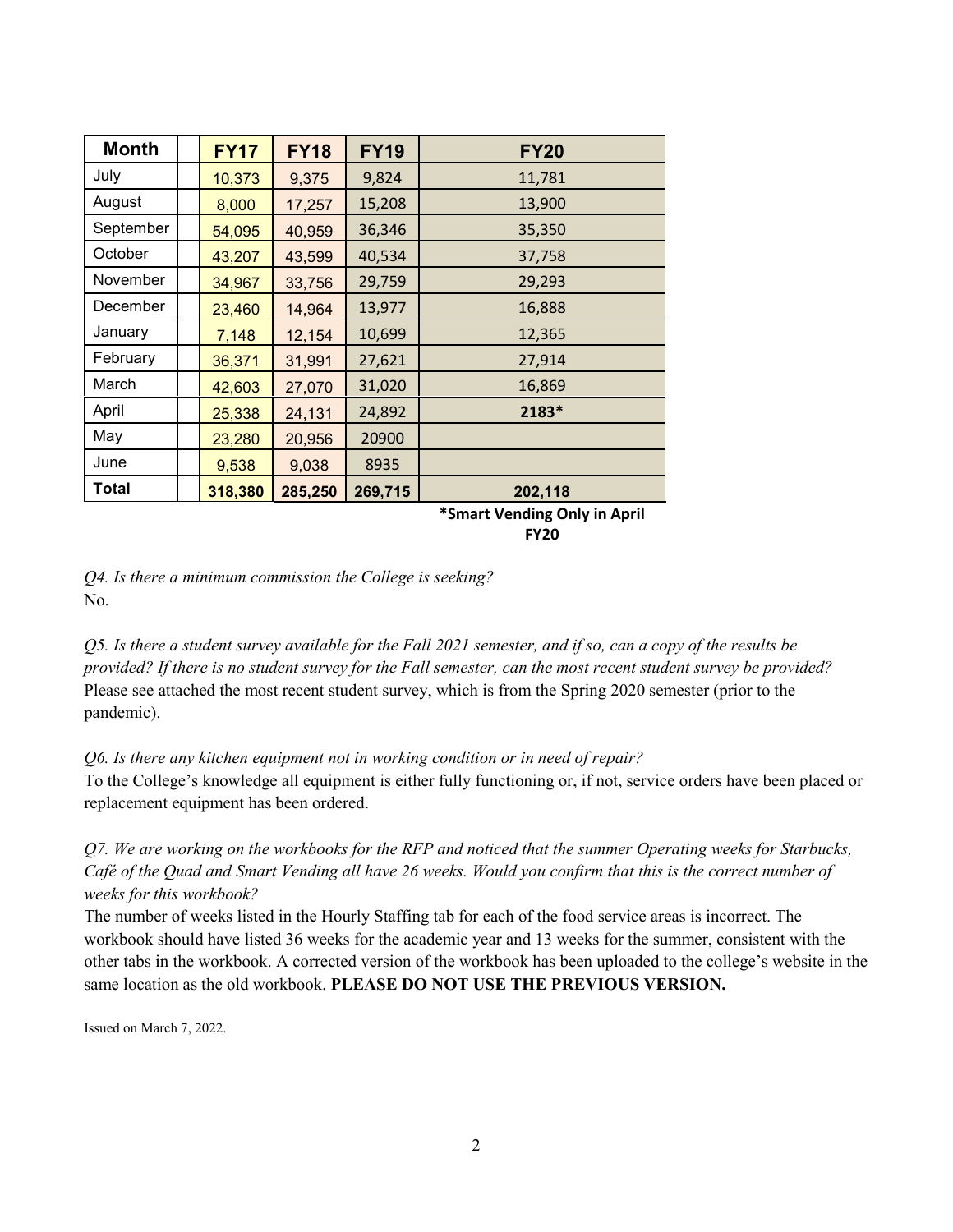## **Café on the Quad Spring 2020 Survey Results**

| <b>Customer Sector</b> |        |  |  |  |  |  |
|------------------------|--------|--|--|--|--|--|
| <b>STUDENT</b>         | X(173) |  |  |  |  |  |
| <b>FACULTY</b>         |        |  |  |  |  |  |
| <b>STAFF</b>           |        |  |  |  |  |  |
| <b>VISITOR</b>         |        |  |  |  |  |  |
| <b>UNKNOWN</b>         |        |  |  |  |  |  |

| <b>Overall Rating</b>         |                  |                  |                |              |          |                    |  |  |
|-------------------------------|------------------|------------------|----------------|--------------|----------|--------------------|--|--|
|                               | <b>Excellent</b> | <b>Very</b>      | Good           | Fair         | Poor     | <b>No Basis to</b> |  |  |
|                               |                  | Good             |                |              |          | Judge              |  |  |
|                               | <b>HIIIIII</b>   | 1111111111       | 11111111       | $\mathbf{m}$ |          |                    |  |  |
| Overall rating of the Café on | <b>HIIIIII</b>   | <b>HIIIIIIII</b> | <b>HIIIIII</b> |              |          |                    |  |  |
| <b>The Quad</b>               | <b>HIIIIII</b>   | 1111111111       | 11111111       |              |          |                    |  |  |
|                               | <b>HIIIIII</b>   | 1111111111       | <b>HIIIIII</b> |              |          |                    |  |  |
|                               | <b>HIIIIII</b>   | <b>HIIIIIIII</b> | <b>HIIIIII</b> |              |          |                    |  |  |
|                               | <b>HIIIIII</b>   | 1111111111       |                |              |          |                    |  |  |
|                               | THILL            | 1111111111       |                |              |          |                    |  |  |
|                               |                  | 1111111          |                |              |          |                    |  |  |
|                               |                  |                  |                |              |          |                    |  |  |
| <b>TOTAL:</b>                 | 54               | 76               | 40             | 3            | $\bf{0}$ | $\bf{0}$           |  |  |

| <b>Atmosphere</b>                   |                       |                  |                 |                 |           |                 |  |  |  |
|-------------------------------------|-----------------------|------------------|-----------------|-----------------|-----------|-----------------|--|--|--|
|                                     | <b>Excellent</b>      | <b>Very Good</b> | Good            | Fair            | Po        | <b>No</b>       |  |  |  |
|                                     |                       |                  |                 |                 | <b>or</b> | <b>Basis to</b> |  |  |  |
|                                     |                       |                  |                 |                 |           | Judge           |  |  |  |
|                                     | 111111111111          |                  | HIIIIIII        | 11111111        |           |                 |  |  |  |
| <b>Overall rating of the Dining</b> | <b><i>HHHHHHH</i></b> |                  | $\mathbf{m}$    |                 |           |                 |  |  |  |
| Area                                | HIIIIIIIIIII          |                  | HIIIIIII        |                 |           |                 |  |  |  |
|                                     | 1111111111111         | 111111 1111111   | $III$ $III$     |                 |           |                 |  |  |  |
|                                     | 111111                | 111111 1111111   |                 |                 |           |                 |  |  |  |
|                                     |                       | 11111111         |                 |                 |           |                 |  |  |  |
| <b>TOTAL:</b>                       | 58                    | 78               | 28              | 8               | $\bf{0}$  | 1               |  |  |  |
| <b>Hours of Service</b>             | 1111111111111         | 111111 1111111   | <b>HIIIIIII</b> | <b>HIIIIIII</b> | IIIII     |                 |  |  |  |
|                                     | 1111111111111         |                  | $\mathbf{m}$    | $III$ $III$     |           |                 |  |  |  |
|                                     | 1111111111111         | 111111 1111111   | <b>HIIIIIII</b> |                 |           |                 |  |  |  |
|                                     |                       | 11111111         | $\mathbf{III}$  |                 |           |                 |  |  |  |
|                                     |                       |                  | <b>HIIIIIII</b> |                 |           |                 |  |  |  |
|                                     |                       |                  | $III$ $III$     |                 |           |                 |  |  |  |
| <b>TOTAL:</b>                       | 56                    | 50               | 41              | 16              | 6         | 1               |  |  |  |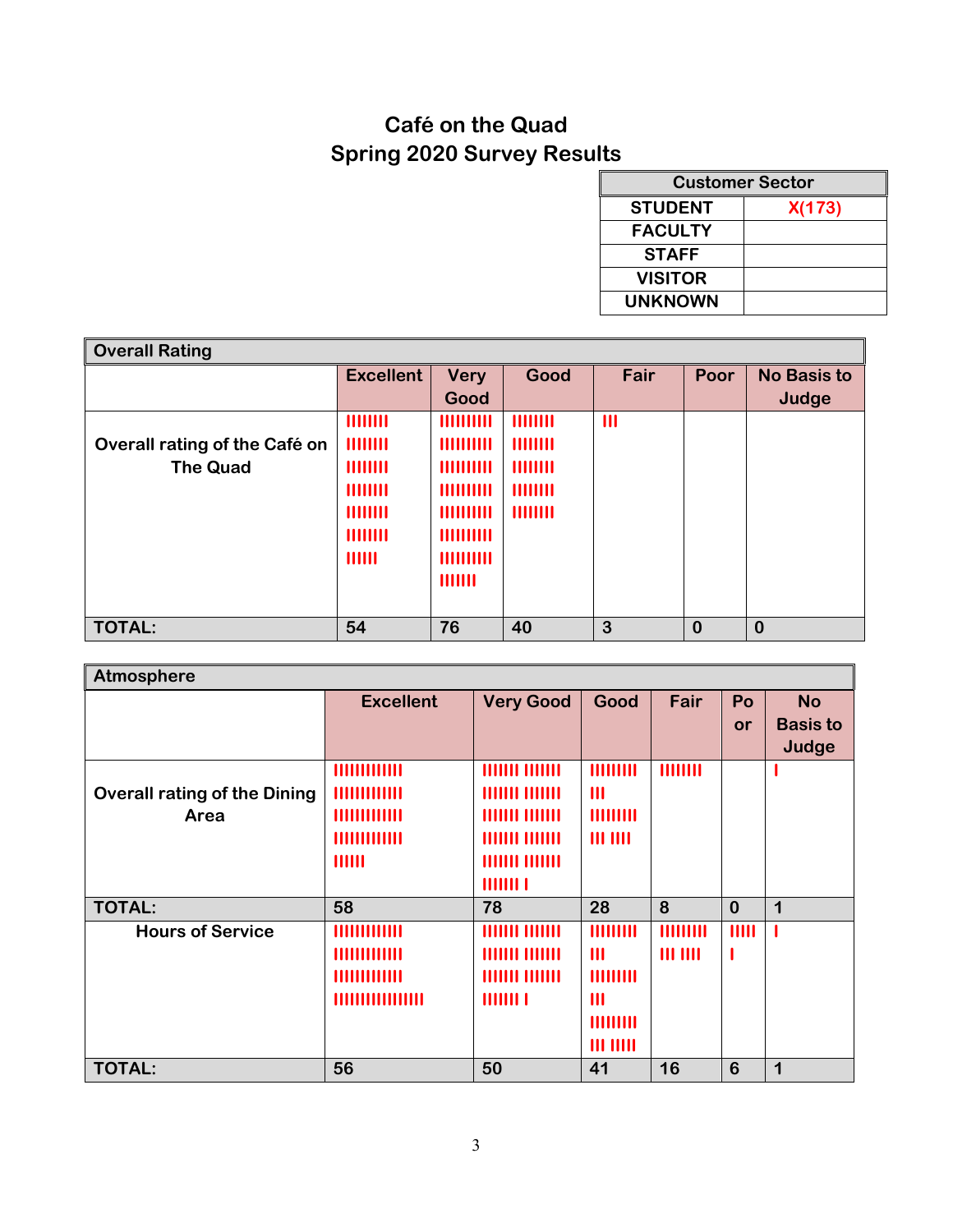| <b>Cleanliness of Serving</b>     | 111111111111        | 111111 1111111 | <b>HIIIIIII</b> | III            |          |          |
|-----------------------------------|---------------------|----------------|-----------------|----------------|----------|----------|
| Area                              | 1111111111111       | 111111 1111111 | $\mathbf{III}$  |                |          |          |
|                                   | HIIIIIIIIIIII       | 111111 1111111 | <b>HIIIIIII</b> |                |          |          |
|                                   | HIIIIIIIIIII        | 111111 1111111 | $\mathbf{m}$    |                |          |          |
|                                   | HIIIIIIIIIIIIIII    | 11111111111    |                 |                |          |          |
|                                   | 111111111111        |                |                 |                |          |          |
|                                   |                     |                |                 |                |          |          |
| <b>TOTAL:</b>                     | 76                  | 65             | 25              | $\overline{4}$ | $\bf{0}$ | $\bf{0}$ |
| <b>Cleanliness of Dining Area</b> | <b>HIIIIIIIIIII</b> |                | <b>HIIIIIII</b> | <b>HIIIIII</b> |          |          |
|                                   |                     |                | <b>HIIIIIII</b> |                |          |          |
|                                   |                     |                | <b>HIIIIIII</b> |                |          |          |
|                                   | 111111111111        |                |                 |                |          |          |

| <b>Customer Service</b>           |                             |                 |                 |                         |          |                    |  |  |
|-----------------------------------|-----------------------------|-----------------|-----------------|-------------------------|----------|--------------------|--|--|
|                                   | <b>Excellent</b>            | <b>Very</b>     | Good            | Fair                    | Poor     | <b>No Basis to</b> |  |  |
|                                   |                             | Good            |                 |                         |          | Judge              |  |  |
|                                   | <b><i>HIIIIIIIIIIII</i></b> | 11111111        |                 | III                     |          |                    |  |  |
| <b>Overall rating of Customer</b> | <b>MUHIMI</b>               | HIIIIII         |                 |                         |          |                    |  |  |
| <b>Service</b>                    | 111111111111                | 11111111        |                 |                         |          |                    |  |  |
|                                   | 1111111111111               | HIIIIII         |                 |                         |          |                    |  |  |
|                                   | 1111111111111               | 11111111        |                 |                         |          |                    |  |  |
|                                   | 1111111111111               | 11111111        |                 |                         |          |                    |  |  |
|                                   | HIHHHI                      | 11111111        |                 |                         |          |                    |  |  |
|                                   |                             |                 |                 |                         |          |                    |  |  |
| <b>TOTAL:</b>                     | 86                          | $\overline{57}$ | 20              | $\overline{\mathbf{4}}$ | $\bf{0}$ | $\bf{0}$           |  |  |
| <b>Friendly Staff</b>             | <b><i>HIIIIIIIIIIII</i></b> | 11111111        |                 | IIIII                   |          |                    |  |  |
|                                   | 1111111111111               | 11111111        |                 |                         |          |                    |  |  |
|                                   | 1111111111111               | 11111111        |                 |                         |          |                    |  |  |
|                                   | 111111111111                | <b>HIIIIII</b>  |                 |                         |          |                    |  |  |
|                                   | 1111111111111               | 11111111        |                 |                         |          |                    |  |  |
|                                   | 1111111111111               | п               |                 |                         |          |                    |  |  |
|                                   | 1111111111111               |                 |                 |                         |          |                    |  |  |
|                                   | HIIIIIII                    |                 |                 |                         |          |                    |  |  |
| <b>TOTAL:</b>                     | 100                         | 41              | $\overline{21}$ | 5                       | $\bf{0}$ | $\overline{1}$     |  |  |
|                                   | <b>Excellent</b>            | <b>Very</b>     | Good            | Fair                    | Poor     | <b>No Basis to</b> |  |  |
|                                   |                             | Good            |                 |                         |          | Judge              |  |  |
| <b>Helpful Staff</b>              | <b><i>HIIIIIIIIIIII</i></b> | HIIIIII         |                 | $\overline{11111}$      |          | III                |  |  |
|                                   | 1111111111111               | <b>HIIIIII</b>  | $\mathbf{II}$   |                         |          |                    |  |  |
|                                   | 1111111111111               | 11111111        |                 |                         |          |                    |  |  |
|                                   | 1111111111111               | 11111111        |                 |                         |          |                    |  |  |
|                                   | 1111111111111               | 11111111        |                 |                         |          |                    |  |  |
|                                   | 1111111111111               | $\mathbf{III}$  |                 |                         |          |                    |  |  |
|                                   | <b><i>HHHHHHH</i></b>       |                 |                 |                         |          |                    |  |  |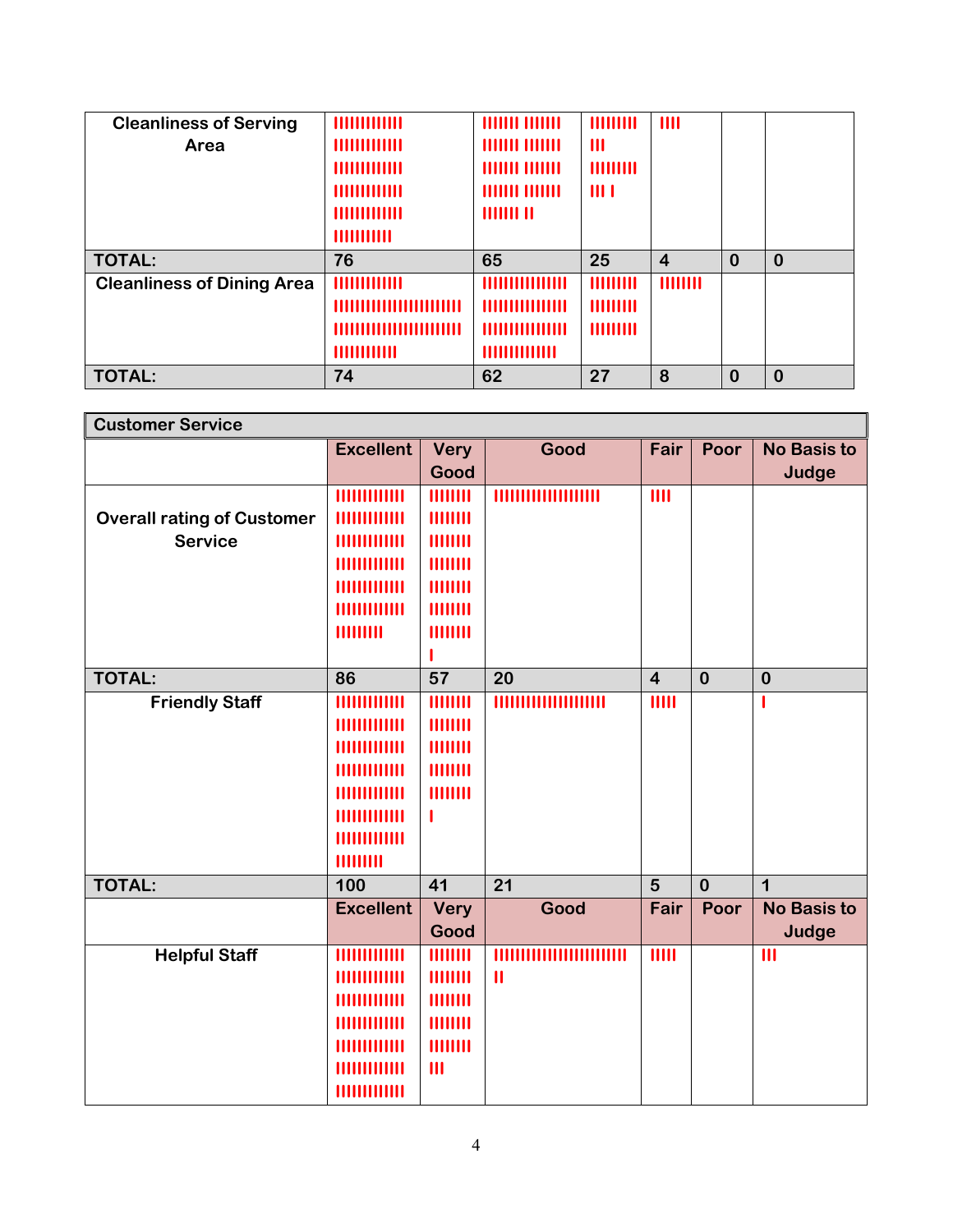| <b>TOTAL:</b>                   | 91                          | 43            | 27                       | 5              | $\mathbf{0}$ | $\overline{3}$ |
|---------------------------------|-----------------------------|---------------|--------------------------|----------------|--------------|----------------|
| Being Served in a               | <b><i>HIIIIIIIIIIII</i></b> | 11111111      |                          | IIIII          |              |                |
| <b>Courteous Manner</b>         | <u>HIIIIIIIIIII</u>         | 11111111      |                          | $\mathbf{II}$  |              |                |
|                                 | 1111111111111               | HIIIIII       |                          |                |              |                |
|                                 | 1111111111111               | 11111111      |                          |                |              |                |
|                                 | 1111111111111               | 11111111      |                          |                |              |                |
|                                 | 1111111111111               | 11111111      |                          |                |              |                |
|                                 | 1111111111                  |               |                          |                |              |                |
| <b>TOTAL:</b>                   | 89                          | 48            | 22                       | $\overline{7}$ | $\mathbf{0}$ | $\mathbf 1$    |
| <b>Being Served in a Timely</b> | <b><i>HIIIIIIIIIIII</i></b> | 11111111      |                          | IIIII          |              |                |
| <b>Manner</b>                   | <b>MUHAMM</b>               | 11111111      |                          | III            |              |                |
|                                 | 111111111111                | 11111111      |                          |                |              |                |
|                                 | <b>HIIIIIIIIII</b>          | 11111111      |                          |                |              |                |
|                                 | 111111111111                | 11111111      |                          |                |              |                |
|                                 | 111111111111                | 11111111      |                          |                |              |                |
|                                 | <b>HIIIIIII</b>             | $\mathbf{II}$ |                          |                |              |                |
| <b>TOTAL:</b>                   | 87                          | 50            | 21                       | 9              | $\bf{0}$     | $\mathbf 1$    |
| <b>Professional Appearance</b>  | <b>HIIIIIIIIIII</b>         | 11111111      | ,,,,,,,,,,,,,,,,,,,,,,,, | $\mathbf{III}$ |              | $\mathbf{II}$  |
| of the Staff                    | <b>MUHIMMI</b>              | 11111111      |                          |                |              |                |
|                                 | <b>HIIIIIIIIIII</b>         | 11111111      |                          |                |              |                |
|                                 | <b>HIIIIIIIIII</b>          | 11111111      |                          |                |              |                |
|                                 | <b>HIIIIIIIIII</b>          | 11111111      |                          |                |              |                |
|                                 | 1111111111111               | 11111111      |                          |                |              |                |
|                                 | 1111111111                  |               |                          |                |              |                |
| <b>TOTAL:</b>                   | 89                          | 48            | 25                       | 3              | $\bf{0}$     | $\overline{2}$ |

| <b>Customer Services By Station</b> |                  |                |          |                       |              |                       |  |
|-------------------------------------|------------------|----------------|----------|-----------------------|--------------|-----------------------|--|
|                                     | <b>Excellent</b> | <b>Very</b>    | Good     | Fair                  | Poor         | <b>No Basis to</b>    |  |
|                                     |                  | Good           |          |                       |              | Judge                 |  |
| <b>Starbucks</b>                    | 1111111111111    | 11111111       |          | IIIII                 | HIIII        |                       |  |
|                                     | 1111111111111    | <b>HIIIIII</b> |          | IIIII                 |              |                       |  |
|                                     | 1111111111111    | <b>HIIIIII</b> |          |                       |              |                       |  |
|                                     | 1111111111111    | 11111111       |          |                       |              |                       |  |
|                                     | 1111111111111    | 11111111       |          |                       |              |                       |  |
|                                     |                  | 111111         |          |                       |              |                       |  |
| <b>TOTAL:</b>                       | 66               | 48             | 24       | 10                    | 6            | 17                    |  |
| Grill                               | 1111111111111    | <b>HIIIIII</b> |          | IIIII                 | $\mathbf{m}$ | <b>HIIIIIIIIIIIII</b> |  |
|                                     | 1111111111111    | 11111111       | 11111111 | $\mathbf{\mathsf{I}}$ |              |                       |  |
|                                     | 1111111111111    | 11111111       |          |                       |              |                       |  |
|                                     | 1111111111111    | <b>HIIIIII</b> |          |                       |              |                       |  |
|                                     | 1111111111       | 11111111       |          |                       |              |                       |  |
|                                     |                  | 11111111       |          |                       |              |                       |  |
|                                     |                  | III            |          |                       |              |                       |  |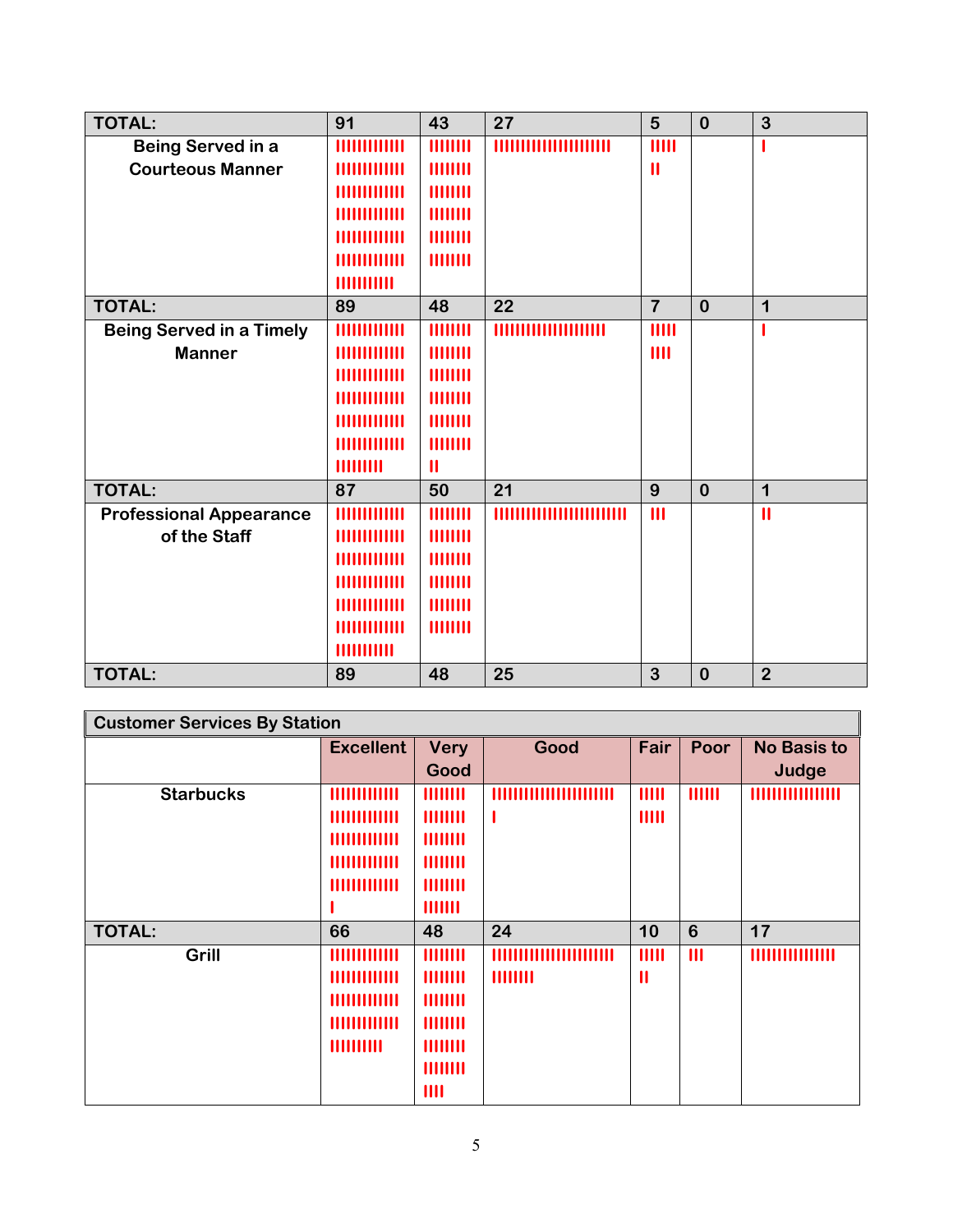| TOTAL:                      | 62                          | 52              | 31    | $\overline{\mathbf{7}}$ | $\mathbf{3}$            | 16             |
|-----------------------------|-----------------------------|-----------------|-------|-------------------------|-------------------------|----------------|
| <b>Deli</b>                 | 1111111111111               | HIIIIII         |       | $\mathbf{III}$          |                         | 1111111111     |
|                             | 111111111111                | HIIIIII         | III   |                         |                         | 11111111       |
|                             | 111111111111                | HIIIIII         |       |                         |                         |                |
|                             | 111111111111                | HIIIIII         |       |                         |                         |                |
|                             | <b>HIIIIIIII</b>            | 11111111        |       |                         |                         |                |
|                             |                             | HIIIIII         |       |                         |                         |                |
|                             |                             | III             |       |                         |                         |                |
| <b>TOTAL:</b>               | 62                          | $\overline{52}$ | 27    | $\overline{3}$          | $\bf{0}$                | 26             |
| <b>Bistro/Salad Station</b> | 111111111111                | HIIIIII         |       | IIIII                   |                         |                |
|                             | 111111111111                | HIIIIII         | IIIII | 1                       |                         | 11111111111    |
|                             | 111111111111                | HIIIIII         |       |                         |                         |                |
|                             | 111111111111                | HIIIIII         |       |                         |                         |                |
|                             | III                         | 11111111        |       |                         |                         |                |
|                             |                             | HIIIIII         |       |                         |                         |                |
|                             |                             | $\mathbf{II}$   |       |                         |                         |                |
| <b>TOTAL:</b>               | 56                          | 50              | 28    | $6\phantom{1}$          | $\mathbf 0$             | 30             |
| <b>Hot Meal Area</b>        |                             | HIIIIII         |       | III                     |                         |                |
|                             | 1111111111111               | HIIIIII         | ı     |                         |                         | 1111111        |
|                             | 111111111111                | HIIIIII         |       |                         |                         |                |
|                             |                             | HIIIIII         |       |                         |                         |                |
|                             | 111111111111                | HIIIIII         |       |                         |                         |                |
|                             | $\mathbf{III}$              | HIIIIII         |       |                         |                         |                |
| <b>TOTAL:</b>               | 68                          | 48              | 24    | $\overline{\mathbf{4}}$ | $\bf{0}$                | 25             |
| <b>Pizza Station</b>        | 111111111111                | HIIIIII         |       | $\mathbf{III}$          | ı                       | 111111         |
|                             | 111111111111                | HIIIIII         |       |                         |                         |                |
|                             | <b><i>HIIIIIIIIIIII</i></b> | HIIIIII         |       |                         |                         |                |
|                             |                             | HIIIIII         |       |                         |                         |                |
|                             | <u>HIIIIIIIIIII</u>         | HIIIIII         |       |                         |                         |                |
|                             | <b><i>HIIIIIIIIIIII</i></b> | $\mathbf{III}$  |       |                         |                         |                |
|                             | 1111111111111               |                 |       |                         |                         |                |
|                             | 1111111                     |                 |       |                         |                         |                |
| <b>TOTAL:</b>               | 98                          | 43              | 22    | $\overline{3}$          | $\overline{\mathbf{1}}$ | $6\phantom{1}$ |
| <b>Cashier</b>              | 111111111111                | HIIIIII         |       | III                     |                         |                |
|                             | 111111111111                | HIIIIII         |       |                         |                         |                |
|                             | 1111111111111               | HIIIIII         |       |                         |                         |                |
|                             | 111111111111                | HIIIIII         |       |                         |                         |                |
|                             | 1111111111111               | HIIIIII         |       |                         |                         |                |
|                             | 1111111111111               | 11111111        |       |                         |                         |                |
|                             | 1111111111111               |                 |       |                         |                         |                |
|                             | IIIII                       |                 |       |                         |                         |                |
| <b>TOTAL:</b>               | 96                          | 48              | 21    | $\overline{\mathbf{4}}$ | $\bf{0}$                | $\bf{0}$       |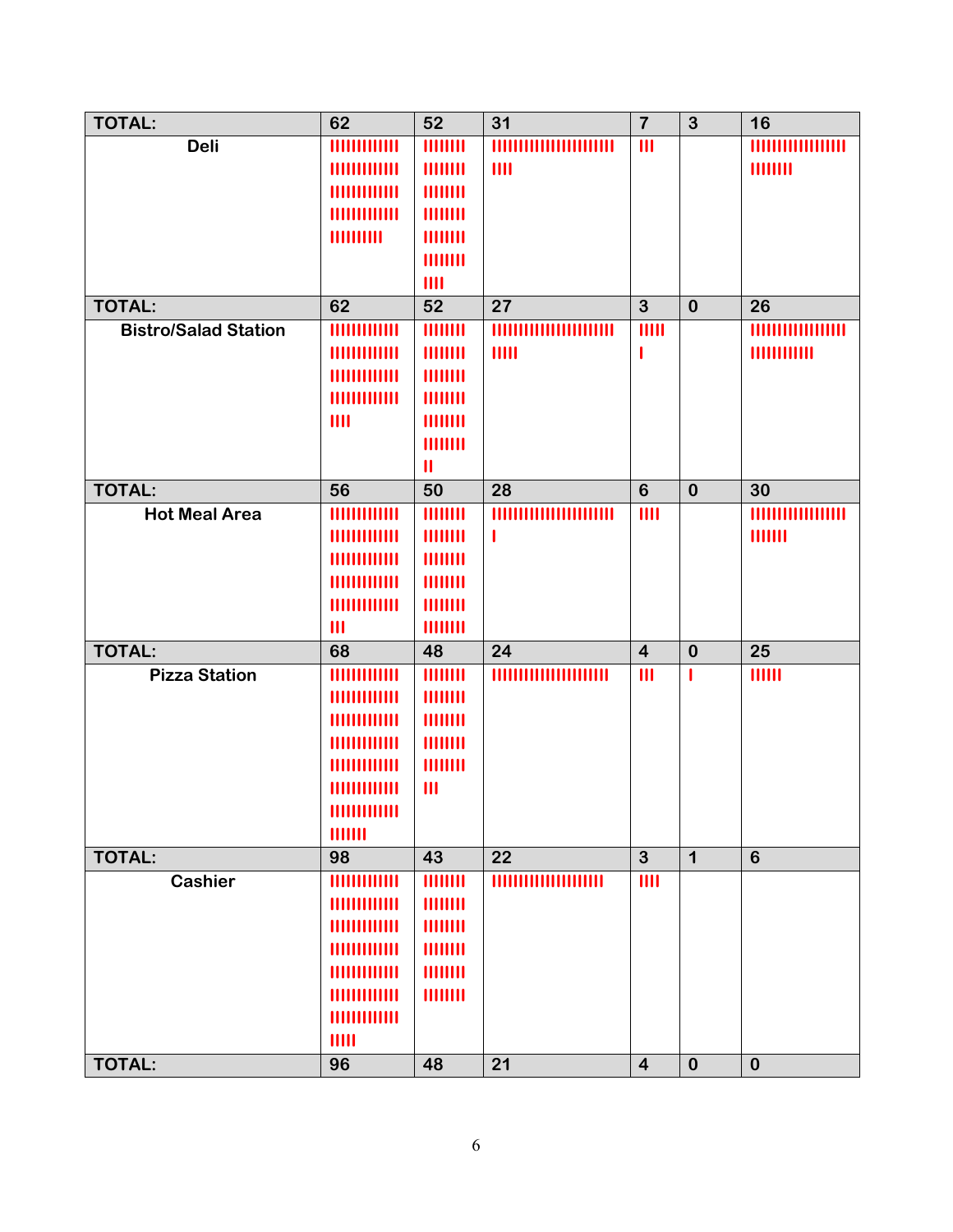| <b>Quality of Food</b>           |                     |                |                |                        |             |                    |
|----------------------------------|---------------------|----------------|----------------|------------------------|-------------|--------------------|
|                                  | <b>Excellent</b>    | <b>Very</b>    | Good           | Fair                   | Poor        | <b>No Basis to</b> |
|                                  |                     | Good           |                |                        |             | Judge              |
| <b>Overall Rating of Food</b>    | 111111111111        | 11111111       |                | IIIII                  |             | $\mathbf{II}$      |
|                                  | 1111111111111       | 11111111       | HIIII          | IIIII                  |             |                    |
|                                  | 111111111111        | HIIIIII        |                | $\mathbf{\mathsf{II}}$ |             |                    |
|                                  | 111111111111        | 11111111       |                |                        |             |                    |
|                                  | 1111111             | 11111111       |                |                        |             |                    |
|                                  |                     | 11111111       |                |                        |             |                    |
|                                  |                     | 11111111       |                |                        |             |                    |
|                                  |                     | <b>HIIIIII</b> |                |                        |             |                    |
|                                  |                     | IIIII          |                |                        |             |                    |
| <b>TOTAL:</b>                    | 59                  | 69             | 29             | 12                     | $\mathbf 0$ | $\overline{2}$     |
| <b>Having an Appealing</b>       | ,,,,,,,,,           | 11111111       |                | 11111                  |             |                    |
| Appearance                       | ,,,,,,,,,,,,,       | 11111111       |                | IIIII                  |             |                    |
|                                  | <u>HIIIIIIIIIII</u> | 11111111       |                | III                    |             |                    |
|                                  | 1111111111111       | 11111111       |                |                        |             |                    |
|                                  | III                 | HIIIIII        |                |                        |             |                    |
|                                  |                     | HIIIIII        |                |                        |             |                    |
|                                  |                     | <b>HIIIIII</b> |                |                        |             |                    |
|                                  |                     | IIII           |                |                        |             |                    |
| <b>TOTAL:</b>                    | 56                  | 61             | 40             | 14                     | $\mathbf 0$ | $\bf{0}$           |
| <b>Having an Appetizing</b>      | 1111111111111       | 11111111       | ''''''''''     | 11111                  |             | IIIII              |
| Appearance                       | <b>HIIIIIIIIII</b>  | HIIIIII        | 11111111111111 | IIIII                  |             |                    |
|                                  | 1111111111111       | 11111111       |                | $\mathbf{II}$          |             |                    |
|                                  | 1111111111111       | 11111111       |                |                        |             |                    |
|                                  | 11111111            | 11111111       |                |                        |             |                    |
|                                  |                     | HIIIIII        |                |                        |             |                    |
|                                  |                     | 11111111       |                |                        |             |                    |
|                                  |                     |                |                |                        |             |                    |
| <b>TOTAL:</b>                    | 60                  | 57             | 38             | 12                     | $\bf{0}$    | 5                  |
| <b>Being Prepared with High-</b> | 111111111111        | 11111111       |                | IIIII                  | ı           | HIHHH              |
| <b>Quality Ingredients</b>       | 111111111111        | 11111111       | HIIIIII        | IIIII                  |             |                    |
|                                  | 1111111111111       | 11111111       |                | III                    |             |                    |
|                                  | 111111111           | HIIIIII        |                |                        |             |                    |
|                                  |                     | 11111111       |                |                        |             |                    |
|                                  |                     | 11111111       |                |                        |             |                    |
|                                  |                     | 11111111       |                |                        |             |                    |
|                                  |                     | 11111111       |                |                        |             |                    |
|                                  |                     | $\mathbf{II}$  |                |                        |             |                    |
| <b>TOTAL:</b>                    | 48                  | 66             | 31             | 14                     | $\mathbf 1$ | 9                  |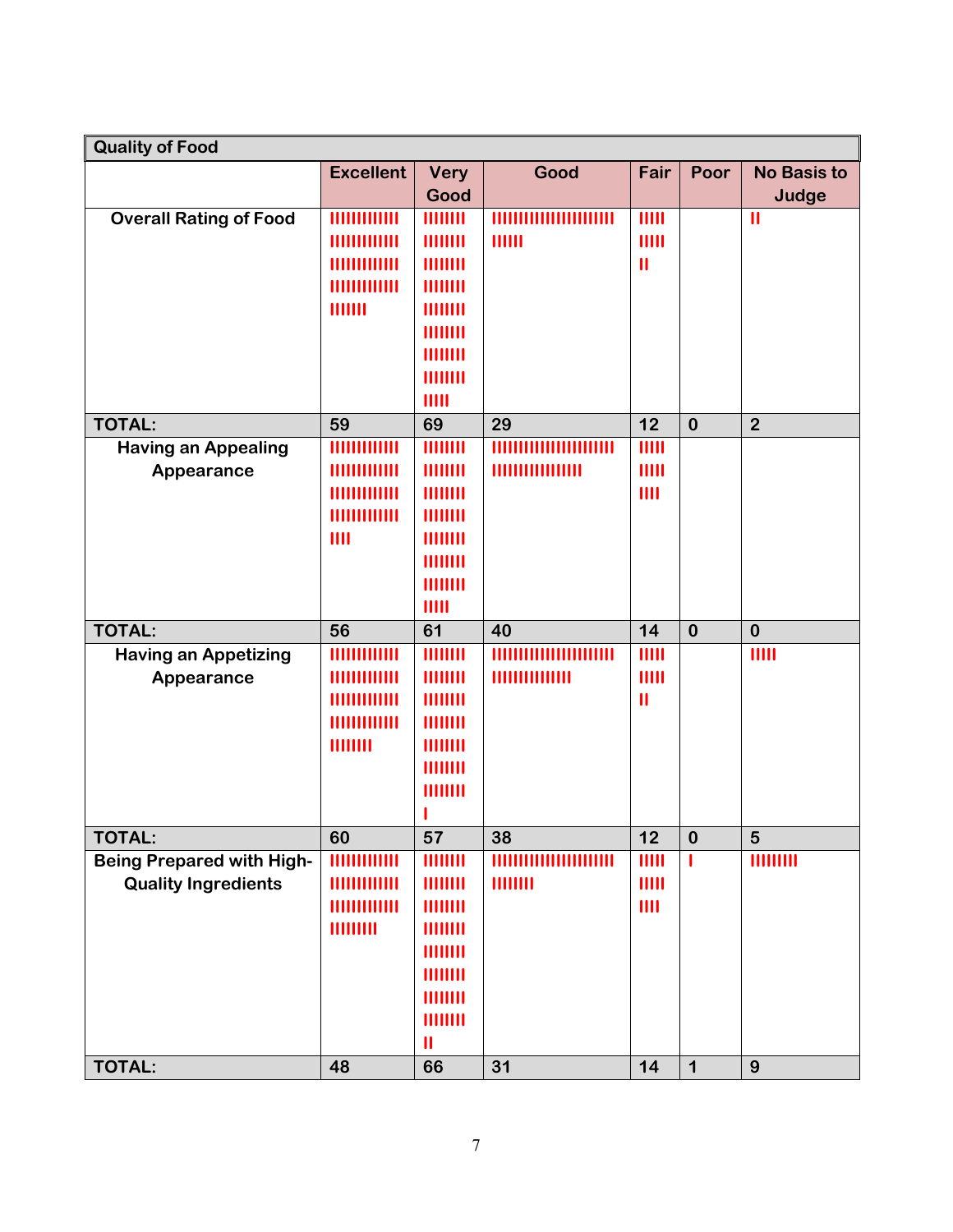| <b>Being Prepared with</b><br><b>Fresh Ingredients</b>  | 111111111111<br>1111111111111<br>HIIIIIIIIIII<br>11111111111                                         | 11111111<br>11111111<br>11111111<br>11111111<br><b>HIIIIII</b><br>11111111<br>11111111<br>111111   | HIIII                             | IIIII<br>IIIII<br>IIIII<br>III           | $\mathbf{\mathsf{II}}$ | 1111111        |
|---------------------------------------------------------|------------------------------------------------------------------------------------------------------|----------------------------------------------------------------------------------------------------|-----------------------------------|------------------------------------------|------------------------|----------------|
| <b>TOTAL:</b>                                           | 50                                                                                                   | 62                                                                                                 | 30                                | 19                                       | $\overline{2}$         | $\overline{7}$ |
| <b>Being Served at the</b><br><b>Proper Temperature</b> | <b>HIIIIIIIIII</b><br><u>HIIIIIIIIIII</u><br>1111111111111<br><b>HIIIIIIIIIII</b><br>11111111111     | 11111111<br>11111111<br>11111111<br>11111111<br>11111111<br>11111111<br>11111111<br>$\mathbf{III}$ | THILL<br>''''''''''<br>11111111   | IIIII<br>IIIII<br>$\mathbf{\mathsf{II}}$ | 1                      | $\mathbf{III}$ |
| <b>TOTAL:</b>                                           | 63                                                                                                   | 60                                                                                                 | 31                                | 12                                       | $\mathbf 1$            | 3              |
| <b>Consistent Food Quality</b>                          | <b><i>HIIIIIIIIIIII</i></b><br>1111111111111<br>1111111111111<br><b>HIIIIIIIIII</b><br>1111111111111 | 11111111<br>HIIIIII<br>11111111<br>11111111<br>11111111<br>11111111<br>11111111<br>$\mathbf{u}$    | ,,,,,,,,,,,,,,,,,<br>111111111111 | IIIII<br>IIIII                           | 1                      |                |
| <b>TOTAL:</b>                                           | 66                                                                                                   | 58                                                                                                 | 36                                | 10                                       | $\mathbf 1$            | $\bf{0}$       |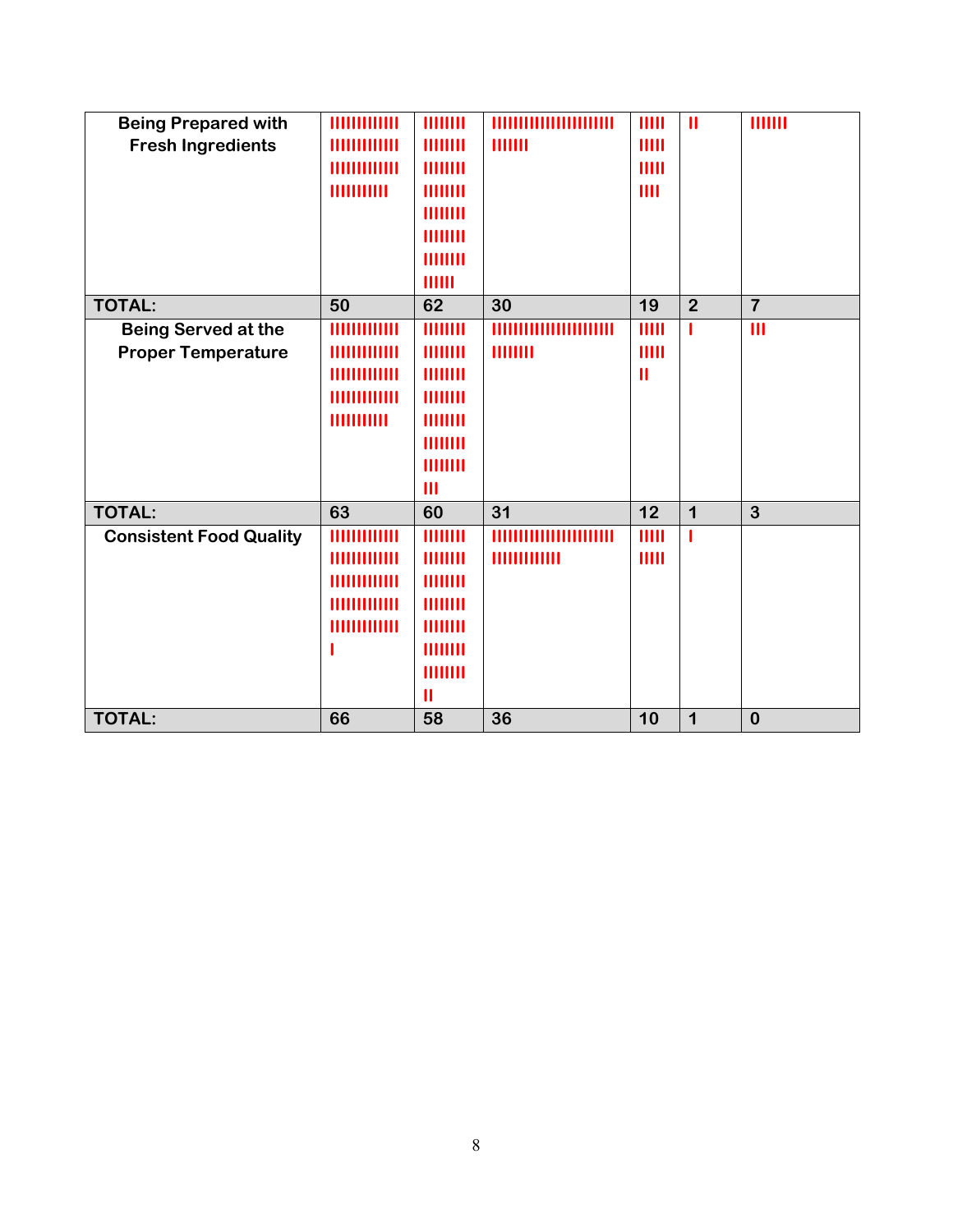| <b>Quality of Food/Drink By Station</b> |                             |               |                         |                         |                |                       |
|-----------------------------------------|-----------------------------|---------------|-------------------------|-------------------------|----------------|-----------------------|
|                                         | <b>Excellent</b>            | <b>Very</b>   | Good                    | Fair                    | Poor           | <b>No Basis to</b>    |
|                                         |                             | Good          |                         |                         |                | Judge                 |
| <b>Food at Starbucks</b>                | <b><i>HIIIIIIIIIIII</i></b> | 11111111      |                         | 11111                   | 1111111        |                       |
|                                         | 1111111111111               | 11111111      | III                     | IIIII                   | 111111         | ,,,,,,,,,,,,          |
|                                         | 1111111111111               | 11111111      |                         | $\mathbf{II}$           |                | $\mathbf{\mathsf{I}}$ |
|                                         |                             | 11111111      |                         |                         |                |                       |
| <b>TOTAL:</b>                           | 40                          | 32            | 27                      | 12                      | 13             | 37                    |
| <b>Drink at Starbucks</b>               | 1111111111111               | 11111111      |                         | 11111                   | HIIIII         |                       |
|                                         | ,,,,,,,,,,,,,               | 11111111      | $\mathbf{\mathsf{I}}$   | $\mathbf{\mathsf{II}}$  | IIIII          | IIIII                 |
|                                         | 1111111111111               | 11111111      |                         |                         |                |                       |
|                                         | 111111111111                | 11111111      |                         |                         |                |                       |
|                                         | 111111                      | 1111111       |                         |                         |                |                       |
| <b>TOTAL:</b>                           | 58                          | 39            | 25                      | $\overline{7}$          | 12             | 22                    |
| <b>Food at the Grill</b>                | 1111111111111               | 11111111      | ,,,,,,,,,,,,,,,,,,,,,,, | $\mathbf{III}$          | ı              |                       |
|                                         | 1111111111111               | 11111111      | 1111111111              | $\mathbf{III}$          |                | IIIII                 |
|                                         | $\frac{1}{2}$               | 11111111      |                         |                         |                |                       |
|                                         | 1111111111111               | 11111111      |                         |                         |                |                       |
|                                         | IIIII                       | 11111111      |                         |                         |                |                       |
|                                         |                             |               |                         |                         |                |                       |
| <b>TOTAL:</b>                           | 57                          | 41            | 33                      | 8                       | $\mathbf 1$    | 22                    |
| <b>Food at the Deli</b>                 | 1111111111111               | HIIIIII       |                         | III                     | $\mathbf{I}$   | <b>HIHHHH</b>         |
|                                         | 1111111111111               | 11111111      | IIIII                   |                         |                |                       |
|                                         | 1111111111111               | 11111111      |                         |                         |                |                       |
|                                         | 1111111111111               | 11111111      |                         |                         |                |                       |
|                                         | ı                           | 11111111      |                         |                         |                |                       |
|                                         |                             | $\mathbf{I}$  |                         |                         |                |                       |
| <b>TOTAL:</b>                           | 53                          | 42            | 28                      | $\overline{\mathbf{4}}$ | $\mathbf 1$    | 34                    |
| <b>Food at the Bistro/Salad</b>         | 111111111111                | HIIIIII       | ,,,,,,,,,,,,,,,,,,,,,,, | IIIII                   | $\mathbf{I}$   | ,,,,,,,,,,,           |
| <b>Station</b>                          | 111111111111                | 11111111      | 11111111                | $\mathbf{\mathsf{II}}$  |                |                       |
|                                         | 111111111111                | 11111111      |                         |                         |                | $\mathbf{II}$         |
|                                         | 1111111111111               | 11111111      |                         |                         |                |                       |
|                                         |                             | $\mathbf{II}$ |                         |                         |                |                       |
| <b>TOTAL:</b>                           | 52                          | 34            | 31                      | $\overline{7}$          | $\overline{2}$ | 36                    |
| <b>Food at the Hot Meal</b>             | 1111111111111               | 11111111      |                         | IIIII                   |                |                       |
| <b>Station</b>                          | 1111111111111               | 11111111      | HIIIIIIII               |                         |                | HIIIIIII              |
|                                         |                             | 11111111      |                         |                         |                |                       |
|                                         |                             | 11111111      |                         |                         |                |                       |
|                                         |                             | 11111111      |                         |                         |                |                       |
|                                         |                             | IIIII         |                         |                         |                |                       |
| <b>TOTAL:</b>                           | 52                          | 45            | 33                      | 5                       | $\bf{0}$       | 26                    |
| <b>Food at the Pizza Station</b>        | <b>THUHHHH</b>              | 11111111      |                         | IIIII                   | $\mathbf{II}$  | THIHHH                |
|                                         | 1111111111111               | 11111111      | $\mathbf{III}$          |                         |                |                       |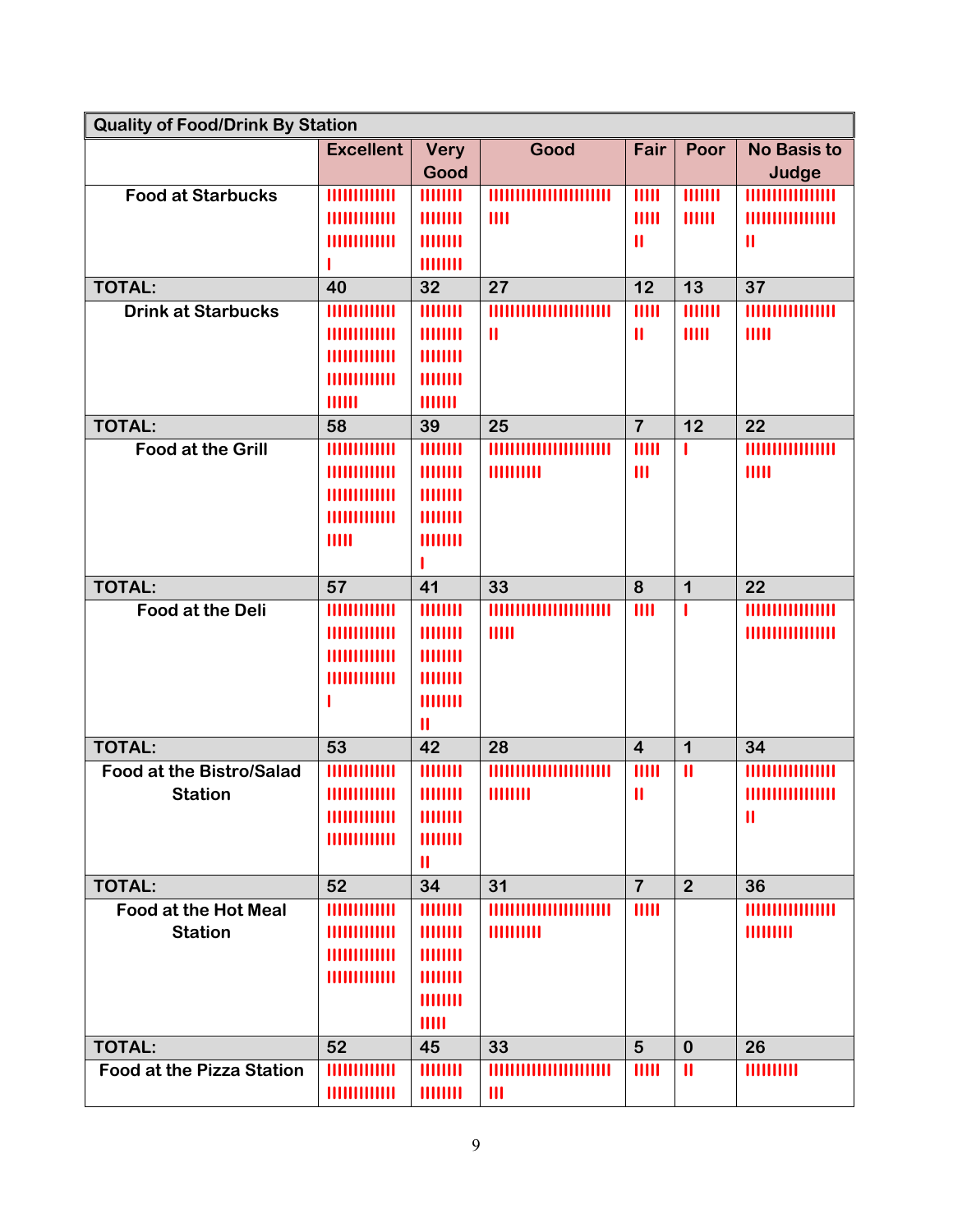|                                | 1111111111111<br>1111111111111<br>111111111111<br>11111111111                 | 11111111<br>11111111<br>11111111<br>$\mathbf{III}$                    |                |                           |                           |                                   |
|--------------------------------|-------------------------------------------------------------------------------|-----------------------------------------------------------------------|----------------|---------------------------|---------------------------|-----------------------------------|
| <b>TOTAL:</b>                  | 77                                                                            | 43                                                                    | 26             | 5                         | $\overline{2}$            | 10                                |
| Food from Grab & Go            | 111111111111<br>1111111111111<br>111111111111<br>1111111111111<br>111111      | 11111111<br>11111111<br>11111111<br>11111111<br>11111111              | HIIIIII        | IIIII<br>IIIII            |                           | <b>HIIIIIIIIIIIIIII</b><br>111111 |
| <b>TOTAL:</b>                  | 58                                                                            | 40                                                                    | 31             | 10                        | $\bf{0}$                  | 23                                |
| Food from Sushi Grab &<br>Go   | <b><i>HIIIIIIIIIIII</i></b><br>111111111111<br>1111111111111<br>III           | 11111111<br>11111111<br>11111111<br>11111111<br>11111111              | 111111         | IIIII<br>$\mathbf{III}$   | $\overline{\mathsf{III}}$ | III                               |
| <b>TOTAL:</b>                  | 43                                                                            | 41                                                                    | 29             | 8                         | $\overline{3}$            | 38                                |
| <b>Food from the Salad Bar</b> | 111111111111<br>1111111111111<br>11111111111                                  | 11111111<br>11111111<br>11111111<br>11111111<br>11111111              | III            | $\overline{11111}$<br>III |                           | 11111111111                       |
| <b>TOTAL:</b>                  | 38                                                                            | 41                                                                    | 27             | 9                         | $\bf{0}$                  | 45                                |
| Food from the Soup Well        | 111111111111<br><b><i>HIIIIIIIIIIII</i></b><br>111111111111<br>$\mathbf{III}$ | $\overline{11111111}$<br>11111111<br>11111111<br>11111111<br>11111111 | $\mathbf{III}$ | $\overline{11111}$        |                           | 1111111111111                     |
| <b>TOTAL:</b>                  | 42                                                                            | 40                                                                    | 26             | $6\phantom{1}6$           | $\bf{0}$                  | 48                                |

| <b>Hot Meal Menu</b>                                             |                                                                    |                                                                          |                                       |           |                         |                             |
|------------------------------------------------------------------|--------------------------------------------------------------------|--------------------------------------------------------------------------|---------------------------------------|-----------|-------------------------|-----------------------------|
|                                                                  | <b>Excellent</b>                                                   | <b>Very</b><br>Good                                                      | Good                                  | Fair      | Poor                    | <b>No Basis to</b><br>Judge |
| <b>Offering a Variety of Menu</b><br><b>Choices at Each Meal</b> | <b>HIIIIIIIIII</b><br>111111111111<br>111111111111<br>111111111111 | 1111111<br>1111111<br>HIIIII<br>1111111<br>1111111<br>1111111<br>1111111 | 111111111111<br>111111111111<br>IIIII | 111111111 | $\mathbf{\mathsf{III}}$ | 11111111                    |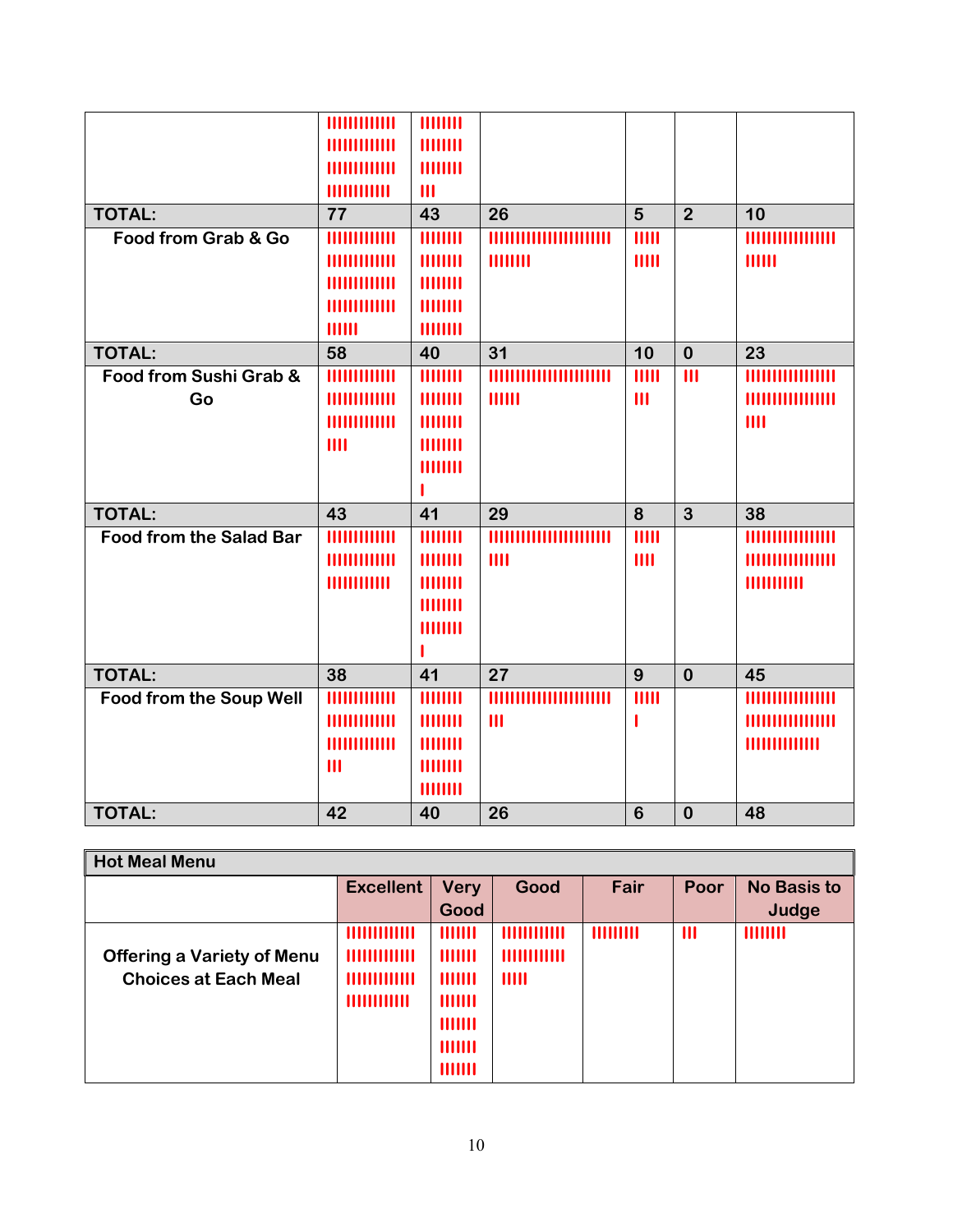|                                   |                     | <b>HIIIII</b>  |              |                  |                         |                    |
|-----------------------------------|---------------------|----------------|--------------|------------------|-------------------------|--------------------|
|                                   |                     | $\mathbf{III}$ |              |                  |                         |                    |
| <b>TOTAL:</b>                     | 51                  | 59             | 30           | 9                | $\mathbf{3}$            | 8                  |
| <b>Offering a Variety of Menu</b> |                     | 1111111        | 111111111111 | <b>THUTHING</b>  | III                     | HIIIIIII           |
| <b>Choices Throughout the</b>     | <b>HIIIIIIIIII</b>  | 1111111        | 111111111111 |                  |                         |                    |
| <b>Week</b>                       | 1111111111111       | 1111111        | HIIIIIIII    |                  |                         |                    |
|                                   | 111111111111        | 1111111        |              |                  |                         |                    |
|                                   |                     | 1111111        |              |                  |                         |                    |
|                                   |                     | 1111111        |              |                  |                         |                    |
|                                   |                     | 1111111        |              |                  |                         |                    |
| <b>TOTAL:</b>                     | 53                  | 49             | 34           | 11               | $\overline{\mathbf{4}}$ | 9                  |
|                                   | <b>Excellent</b>    | <b>Very</b>    | Good         | Fair             | Poor                    | <b>No Basis to</b> |
|                                   |                     | Good           |              |                  |                         | Judge              |
| <b>Offering New Items and/or</b>  | <b>THILITILITI</b>  | HIIIII         | HIIIIIIIIII  | THITIHIII        | III                     | IIIIIIIII          |
| <b>Foods that Meet My Dietary</b> |                     | 1111111        | HIIIIIIIIII  |                  |                         | $\mathbf{III}$     |
| <b>Needs</b>                      | 111111111111        | 1111111        | IIIII        |                  |                         |                    |
|                                   | 111111111111        | 1111111        |              |                  |                         |                    |
|                                   |                     | 1111111        |              |                  |                         |                    |
|                                   |                     | 111111         |              |                  |                         |                    |
|                                   |                     |                |              |                  |                         |                    |
| <b>TOTAL:</b>                     | 52                  | 41             | 29           | 12               | $\overline{\mathbf{4}}$ | 21                 |
| <b>Providing Health Conscious</b> | 111111111111        | HIIIII         | HIIIIIIIIII  | 11111111111      | $\mathbf{III}$          | THUIHIII           |
| <b>Menu Options</b>               | <b>HIIIIIIIIII</b>  | HIIIII         | 111111111111 |                  |                         |                    |
|                                   | <b>HIIIIIIIIIII</b> | 1111111        | 11111111     |                  |                         |                    |
|                                   | 1111111111          | 1111111        |              |                  |                         |                    |
|                                   |                     | 1111111        |              |                  |                         |                    |
|                                   |                     | 1111111        |              |                  |                         |                    |
|                                   |                     | 1111111        |              |                  |                         |                    |
|                                   |                     | $\mathbf{III}$ |              |                  |                         |                    |
| <b>TOTAL:</b>                     | 50                  | 52             | 32           | 12               | $\overline{3}$          | 11                 |
| <b>Overall Rating of the Menu</b> |                     | HIIIII         | HIIIIIIIIII  | HIIIIII          | $\mathbf{II}$           | 111111             |
|                                   | 1111111111111       | 1111111        | THUIHIII     |                  |                         |                    |
|                                   | 111111111111        | 1111111        | HIIIIIII     |                  |                         |                    |
|                                   | 1111111111111       | 1111111        |              |                  |                         |                    |
|                                   | III                 | 1111111        |              |                  |                         |                    |
|                                   |                     | 1111111        |              |                  |                         |                    |
|                                   |                     | 1111111        |              |                  |                         |                    |
| TOTAL:                            | 56                  | IIIII<br>54    | 33           | $\boldsymbol{8}$ | $\overline{2}$          | $6\phantom{1}$     |

**Comments:**

 **Inform Starbucks workers more. Most of them don't drink coffee or have opinions of it. Also they mess my drinks up a lot. As a Starbucks regular, it scares me to buy coffee at school because they don't make it right.**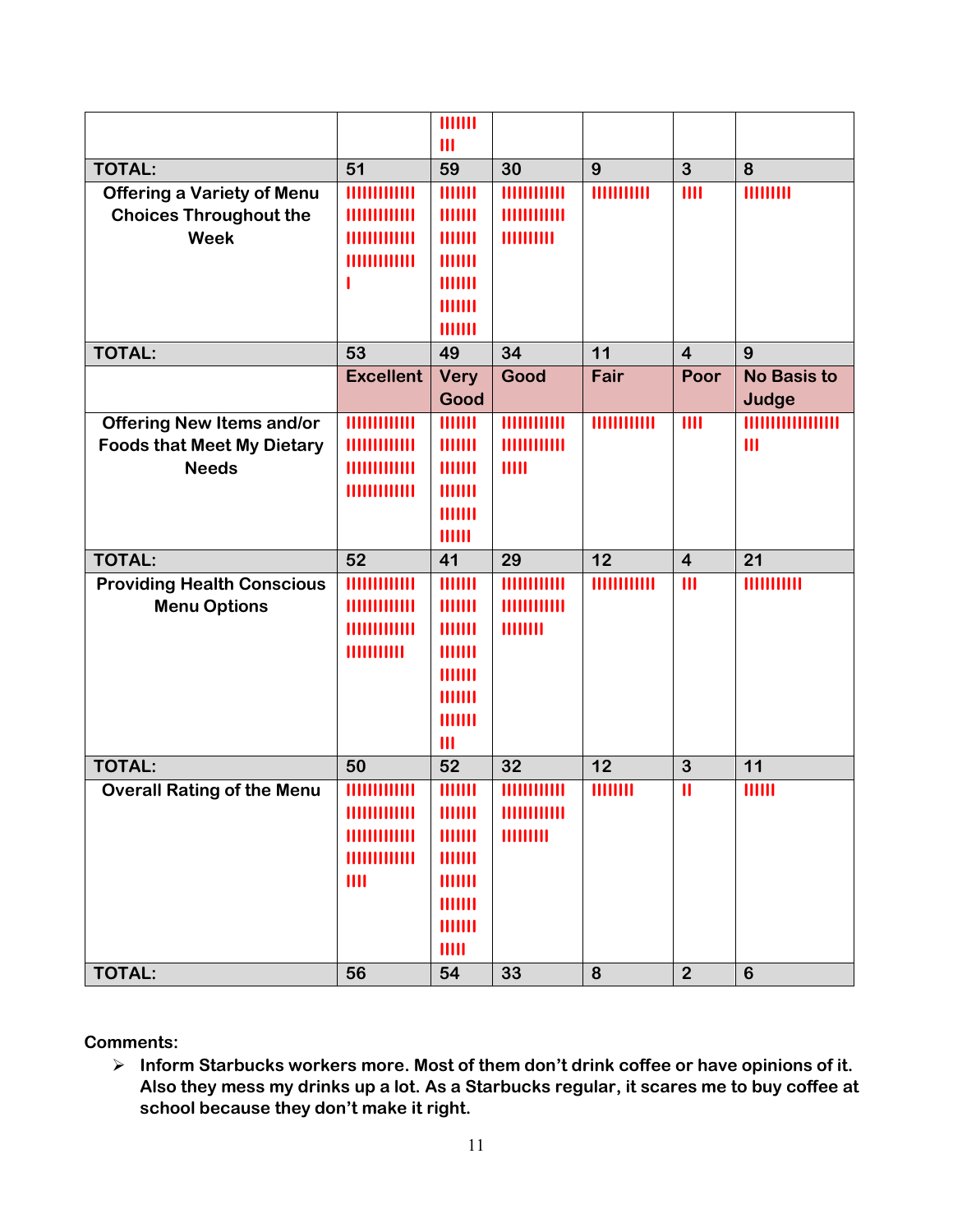- **The only concern is that it's a little expensive for anybody especially college students.**
- **Would like more variety of sushi.**
- **More food for vegans.**
- **Some halal meal items in the menu please or some more veggie meals.**
- **Sometimes the pizza can be warm instead of the desired hot that you would typically get at a restaurant/pizza place.**
- **More variety needed.**
- **On Friday, instead of closing at 2pm close at 5pm.**
- **More food options.**
- **Would like to see better products in the grill station.**
- **Overall, I love the café, I just wish that there were more seats available.**
- **There are short hours for the hot meal station.**
- **Good overall, in terms of service, cleanliness, and food no complaints aside from prices.**
- **Need more identifiable vegan options.**
- **Super friendly staff!**
- **We need more variety, pizza could be made at a decent time.**
- **Great food choices.**
- **Please don't get rid of the black bean soup.**
- **I like the pizza.**
- **More food choices.**
- **Why is it called café on the quad if it isn't on the quad?**
- **I like certain food, somedays they are very good.**
- **Add tacos please.**
- **Too much pizza, less pizza more salad.**
- **I wish there would be clam chowder as a soup on Friday.**
- **No complaints.**
- **Try to have evening hot meal hours after 2pm-dinner so if I have class during the evening hot meals are an option to me.**
- **More soup variety.**
- **Students complain about the drinks in the cold section not having a price display.**
- **Starbucks can take a long time when waiting for drinks to be made. They've also forgotten to make my drink after paying and waiting several minutes.**
- **I enjoy Starbucks, but the service is so slow. A latte shouldn't take 10 minutes to make.**
- **Overall everything taste good and everyone is very friendly and helpful when needed.**
- **Starbucks is constantly out of supplies.**
- $\triangleright$  I never question the amazing quality of food in the café, and the workers have always **been very kind!**
- **The only concern I have when ordering is how often the knives and counters are wiped down in between service at the grill and deli. I order things based on my dietary needs and am worried about cross contamination.**
- **The food is good quality.**
- **I have seen the café expand on more choices, and I like the choices a lot.**
- **I enjoy their soups, pizza, and hot meal station more, I hope we can continue to expand on it.**
- **More and better microwaves, side door should be open at all times.**
- **Norma has been just excellent in everything she does.**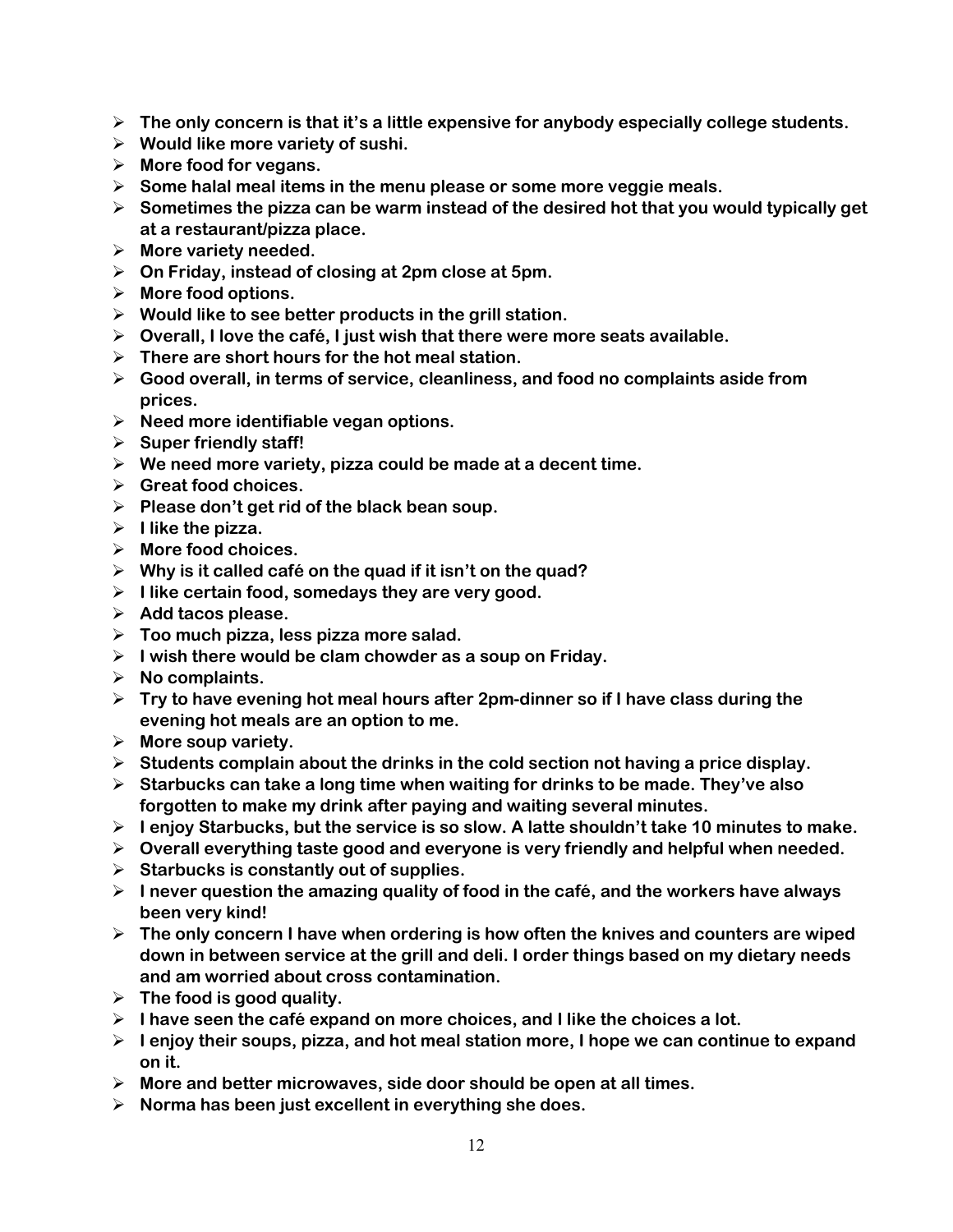- **Very good service overall. Staff could be friendlier.**
- **When it gets busy the line can get very long and it takes a while to actually get to eat your food.**
- **Too Expensive.**
- **Side gate should be open if the café is open.**
- **High prices, but not unreasonable.**
- **The oatmeal finishes fast.**
- **Very nice staff and funny.**
- **More microwaves would be nice.**
- **The food doesn't really have variety. The options are always the same.**
- **Consistent with food and drinks.**
- **More vegetarian/pescitarian options.**
- **Good job maintaining the Café clean.**
- $\triangleright$  Keep up the good work!
- **More variety of fresh fruits.**
- **Healthy desserts.**
- **Bottled water is expensive.**
- **There could be more food options.**
- **Food is very fresh.**
- **Pizzas without tomato sauce should be available daily.**
- **I'd like to see more of: Hot wings, Jerk Chicken, Spaghetti and Meatballs**
- **I really enjoy the food and I'm happy with the prices as well.**
- **Add more vegan options to the grill like the beyond burger.**
- **Avocados at the deli.**
- **I have purchased desserts at Starbucks that have not always been pleasing. Received warm cookie or brownie that was to hard to eat after being microwaved.**
- **Pizza could be more consistent.**
- **Add more vegan snacks including chocolate and ice cream.**
- **Pizza with no cheese or with vegan cheese would be amazing!**
- **Ms. Norma makes the best salads and has the most excellent customer service!**
- **I think the grab & go could have more options.**
- **Nice Customer Service.**
- **More drink selections.**
- **Introduce new varieties in menu options.**
- **Please get bubbly water or Deer Park Sparkling water.**
- **Buffet style food.**
- **Salad bar is not being filled when something is out.**
- **Soups are almost gone when I come in at 2pm.**
- **Everyone is really nice.**
- **The cashiers are so sweet! I wish the hours would be extended and the deli was open for more hours.**
- **Please sell Redbulls.**
- **Please supply Redbull variety.**
- **Starbucks workers need to learn to make good drinks.**
- **The sandwiches at the grab & go are not appealing.**
- **Access to hot water for tea would be nice.**
- **Sometimes scared of the attitudes of the grill staff and cashiers.**